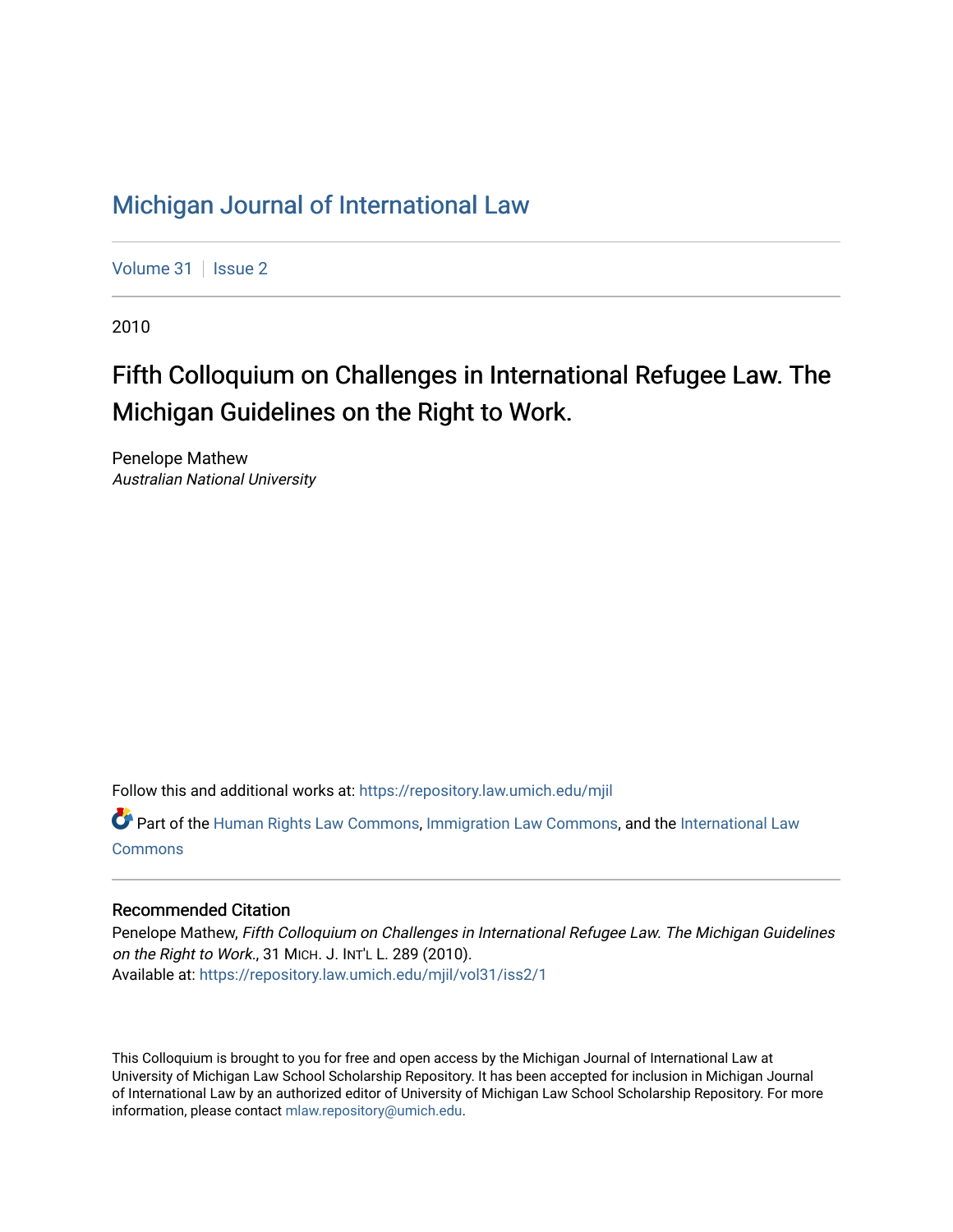## **FIFTH COLLOQUIUM ON CHALLENGES IN INTERNATIONAL REFUGEE LAW THE MICHIGAN GUIDELINES ON THE RIGHT TO WORK**

### **CONVENED BY THE PROGRAM IN REFUGEE AND ASYLUM LAW THE UNIVERSITY OF MICHIGAN LAW SCHOOL NOVEMBER 13-15,2009**

#### EXPLANATORY **NOTE**

#### *Penelope Mathew\**

The Fifth Michigan Colloquium on Challenges in International Refugee Law considered the topic of the right to work for refugees and others in need of international protection. The right to work is a fundamental human right recognized in many international and regional human rights instruments, including the **1951** Convention Relating to the Status of Refugees (Refugee Convention),' as well as international labor conventions. However, in many countries, refugees are denied access to the labor market and opportunities for self-employment. Refugees also face other barriers to their right to work, such as problems gaining recognition of their qualifications. This leaves states in violation of the international legal obligations to which they have freely consented and results in numerous socio-economic problems for states that host refugees. The Michigan Guidelines on the Right to Work were adopted **by** participants at the Colloquium with the aim of assisting states in the proper implementation of the right to work for refugees and other similarly situated persons.

The guidelines are intended for use **by** national policy- and decisionmakers—for example, those responsible for designing and implementing national asylum laws and national labor laws. The experts who participated in the Colloquium also hope that bodies charged with monitoring states' obligations under the relevant treaties, including the United Nations High Commissioner for Refugees, the United Nations treaty bodies, and the International Labour Organization's Committee of

**<sup>\*</sup>** Convenor and Chair, Fifth Michigan Colloquium on Challenges in International Refugee Law. Penelope Mathew is the Freilich Foundation Professor at The Australian National University. Email: pene.mathew@anu.edu.au.

**<sup>1.</sup>** United Nations Convention Relating **to** the Status of Refugees, July **28, 1951, 189 U.N.T.S. 137.**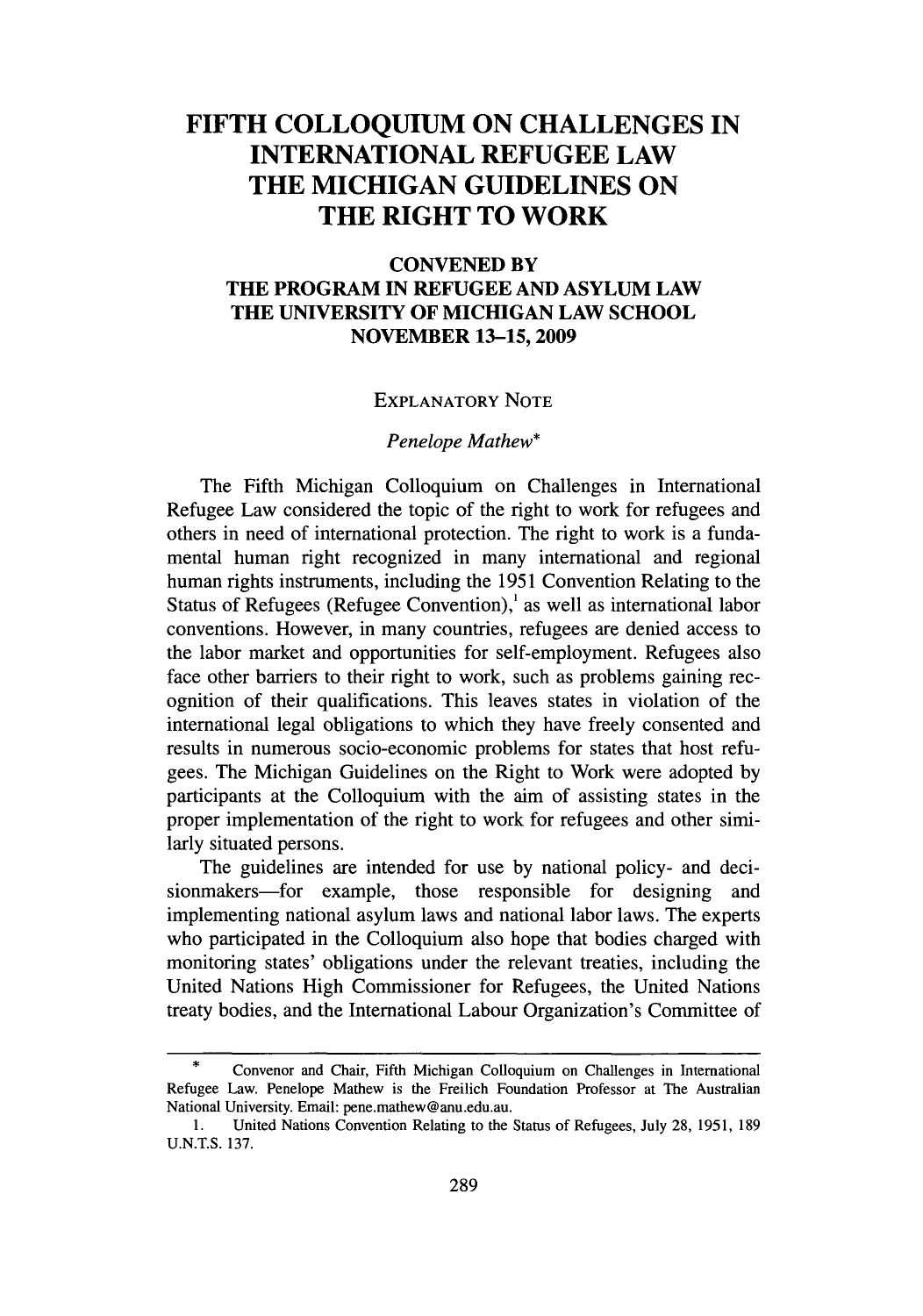Experts on the Application of Conventions and Recommendations, will use the guidelines in the course of their monitoring activities. It is also envisaged that non-governmental organizations may find the guidelines useful in their advocacy work.

The guidelines are divided into eight substantive sections. After an introductory section devoted to the right to work, the first section of the guidelines underlines the importance of the right to work to the dignity of refugees, and to durable solutions. The second section sets out the appropriate interpretative approach to the Refugee Convention and other human rights instruments relevant to the right to work. The third section interprets the obligations imposed by the Refugee Convention. Fourth, the guidelines address relevant human rights standards other than the Refugee Convention. The guidelines focus on Article 6 of the International Covenant on Economic, Social and Cultural Rights, $2$  which establishes the right to work as a universal entitlement that is protected on a non-discriminatory basis.' However, the guidelines draw attention to many other international and regional human rights instruments that protect the right to work. These include instruments that protect against discrimination, such as the International Convention on the Elimination of All Forms of Racial Discrimination<sup>4</sup> and the Convention on the Elimination of All Forms of Discrimination Against Women.<sup>5</sup> The right to work is also interdependent with other fundamental rights, and the fifth section of the guidelines underlines the importance of the right to social security and social assistance in order to support refugees and other similarly situated persons who are unemployed, unable to work, or underemployed. In the sixth section of the guidelines, the situation of asylum-seekers is addressed. The institution of asylum may be threatened by state policies-such as policies of enforced destitution for asylum-seekers—that are based on fear of abuse of the asylum system by so-called "economic migrants." Drawing on available case law, particularly the seminal House of Lords decision in *R. (Limbuela) v. Secretary of State for the Home Department*<sup>6</sup> and the decision of the South African Supreme Court of Appeal in *Minister of Home Affairs v. Watchenuka*,<sup>7</sup> the experts agreed that such treatment could amount to inhuman and de-

<sup>2.</sup> International Covenant on Economic, Social and Cultural Rights art. 6, *opened for signature* Dec. 19, 1966,993 U.N.T.S. 3.

<sup>3.</sup> *Id.*

<sup>4.</sup> International Convention on the Elimination of All Forms of Racial Discrimination, *opened for signature* Mar. 7, 1966, 660 U.N.T.S. 195.

<sup>5.</sup> Convention on the Elimination of All Forms of Discrimination Against Women, *opened for signature* Mar. **1,** 1980, 1249 U.N.T.S. 13.

<sup>6.</sup> R. (Limbuela) v. Sec'y of State for the Home Dep't, (2006) 1 A.C. 396 (H.L.) (U.K.).

<sup>7.</sup> Minister of Home Affairs v. Watchenuka, 2004 (4) SA 326 (SCA).